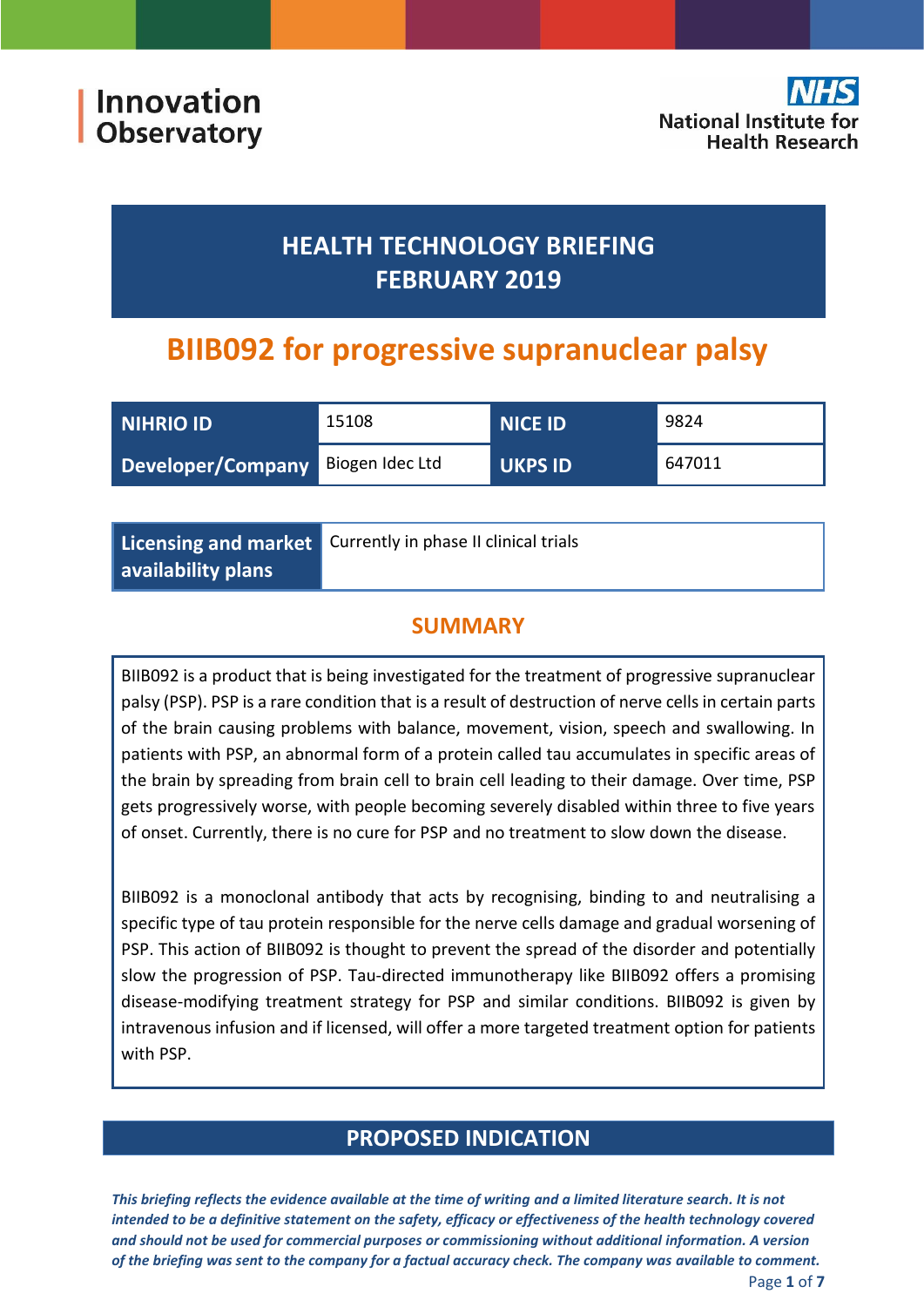Treatment of progressive supranuclear palsy (PSP).<sup>1</sup>

## **TECHNOLOGY**

#### **DESCRIPTION**

BIIB092 is a humanised monoclonal antibody that binds to extracellular, N-terminally fragmented forms of tau. Tau is believed to cause neuronal dysfunction directly and may be partially responsible for the spreading of tau pathology from nerve cell to nerve cell.<sup>23</sup>

BIIB092 is being developed for the treatment of PSP. In the phase II clinical trial (NCT03068468; PASSPORT), BIIB092 is given as 50 mg/ml by intravenous (IV) infusion once every 4 weeks for 48 weeks in double blind treatment period followed by BIIB092 50 mg/ml IV infusion once every 4 weeks starting at Week 52 up to Week 208.<sup>1</sup>

#### **INNOVATION AND/OR ADVANTAGES**

There is currently no cure for PSP and no treatment to slow it down.<sup>4</sup> Tau-directed immunotherapy is a promising disease-modifying treatment strategy for tauopathies such as PSP.<sup>5</sup> At the time of orphan designation, no satisfactory methods were authorised in the EU for the treatment of PSP. BIIB092 has been designed to recognise and attach to some of the tau protein and to neutralise it, thereby potentially slowing disease progression of PSP.<sup>1,6</sup>

#### **DEVELOPMENT STATUS AND/OR REGULATORY DESIGNATIONS**

BIIB092 does not currently have Marketing Authorisation in the EU/UK for any indication.

BIIB092 is currently in phase II clinical development for early Alzheimer's Disease.<sup>7</sup>

BIIB092 has an orphan drug designation in the EU awarded in 2015 for the treatment of progressive supranuclear palsy.<sup>6</sup>

## **PATIENT GROUP**

#### **DISEASE BACKGROUND**

Progressive supranuclear palsy (PSP) is a rare progressive neurodegenerative condition that can cause problems with balance, movement, vision, speech and swallowing. It is caused by increasing numbers of brain cells becoming damaged over time.<sup>8</sup> The disorder's long name indicates that the disease worsens (progressive) and causes weakness (palsy) by damaging certain parts of the brain above nerve cell clusters called nuclei (supranuclear).<sup>2</sup>

PSP occurs when brain cells in certain parts of the brain are damaged as a result of an abnormal deposits of a protein called tau. The condition has been linked to changes in certain genes, but these genetic faults are not inherited and the risk to other family members, including the children or siblings of someone with PSP, is very low.<sup>8</sup>

The amount of abnormal tau in the brain can vary among people with PSP, as can the location of these clumps. This means the condition can have a wide range of symptoms.<sup>8</sup> Symptoms of PSP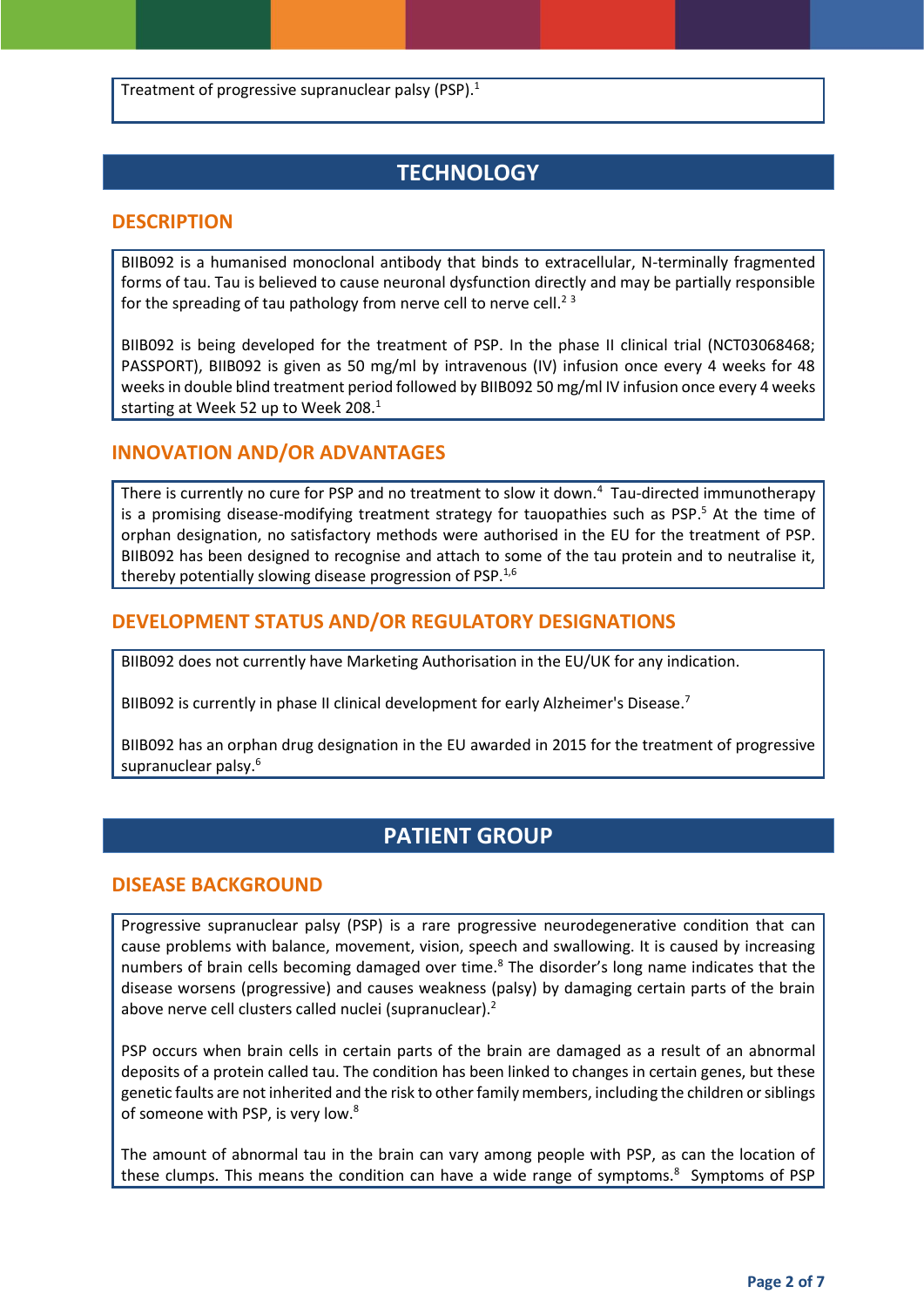usually begin around the age of 65 years, but may occur earlier.<sup>2,9</sup> The symptoms of PSP usually get gradually worse over time. At first, they can be similar to some other conditions, which makes it difficult to diagnose early on. One of the classic signs of the disease is an inability to aim and move the eyes properly, which individuals may experience as blurring of vision. Some of the main symptoms of PSP include problems with balance and mobility, including frequent falls, changes in behaviour, such as irritability or apathy (lack of interest), muscle stiffness, an inability to control eye and eyelid movement, including focusing on specific objects or looking up or down at something slow, quiet or slurred speech, difficulty swallowing (dysphagia), slowness of thought and some memory problems. The rate at which the symptoms progress can vary widely from person to person.<sup>2,8</sup>

The disease gets progressively worse, with people becoming severely disabled within three to five years of onset. Affected individuals are predisposed to serious complications such as pneumonia, choking, head injury, and fractures. The most common cause of death is pneumonia.<sup>2</sup>

#### **CLINICAL NEED AND BURDEN OF DISEASE**

There are believed to be around 4,000 people living with PSP in the UK at any one time.<sup>10</sup> A large descriptive cross-sectional population-based prevalence study extended between 2003 to 2012 as well as a retrospective incidence study between 2009 to 2012 in Geneva, Switzerland indicated that the age-adjusted incidence rate was 1.3 per 100,000 (95%CI 0.9-1.8) and the age-adjusted prevalence rate was approximately 5.7 per 100,000 (95% CI 3.8-7.6) - standardised to the European standard population. <sup>11</sup> Applying this to the estimated population in England using the UK midyear estimate for  $2017<sub>12</sub>$  the number of patients diagnosed with PSP in England annually would be about 723.

In England in 2017 - 2018, there were 280 hospital admissions, 737 finished consultant episodes, and 26 day cases for progressive supranuclear ophthalmoplegia [Steele-Richardson-Olszewski]; (ICD10:  $G23.1$ ).<sup>13</sup>

Although the clinical course is variable, the typical presentation is usually associated with mortality 5-9 years after the onset of symptoms.<sup>14</sup> The grand total registered mortalities in England and Wales due to ICD10: G23.1 between 2001 and 2017 is 509.<sup>15</sup>

A journal article that describes a clinical rating scale for PSP patients referred to a Movement Disorders Centre in USA from 1994 through 2005 reported that mean survival for the 98 patients who died during the observation period was 6.8 years (Standard Deviation 3.06, median 6.5, range 1.5– 20.2). The actuarially corrected median survival from onset was 7.3 years. This calculation included all 162 patients: those deceased, those known to be alive as of the censoring date and those lost to follow-up. $^{16}$ 

## **PATIENT TREATMENT PATHWAY**

#### **TREATMENT PATHWAY**

Currently, there is no cure for PSP. PSP can affect many different areas of the patient's health. Some of the main treatments include medications for symptom management, physiotherapy, speech and language therapy, dietary advice and management of severe swallowing problems, occupational therapy, treatment of eye problems, and palliative care.<sup>8</sup>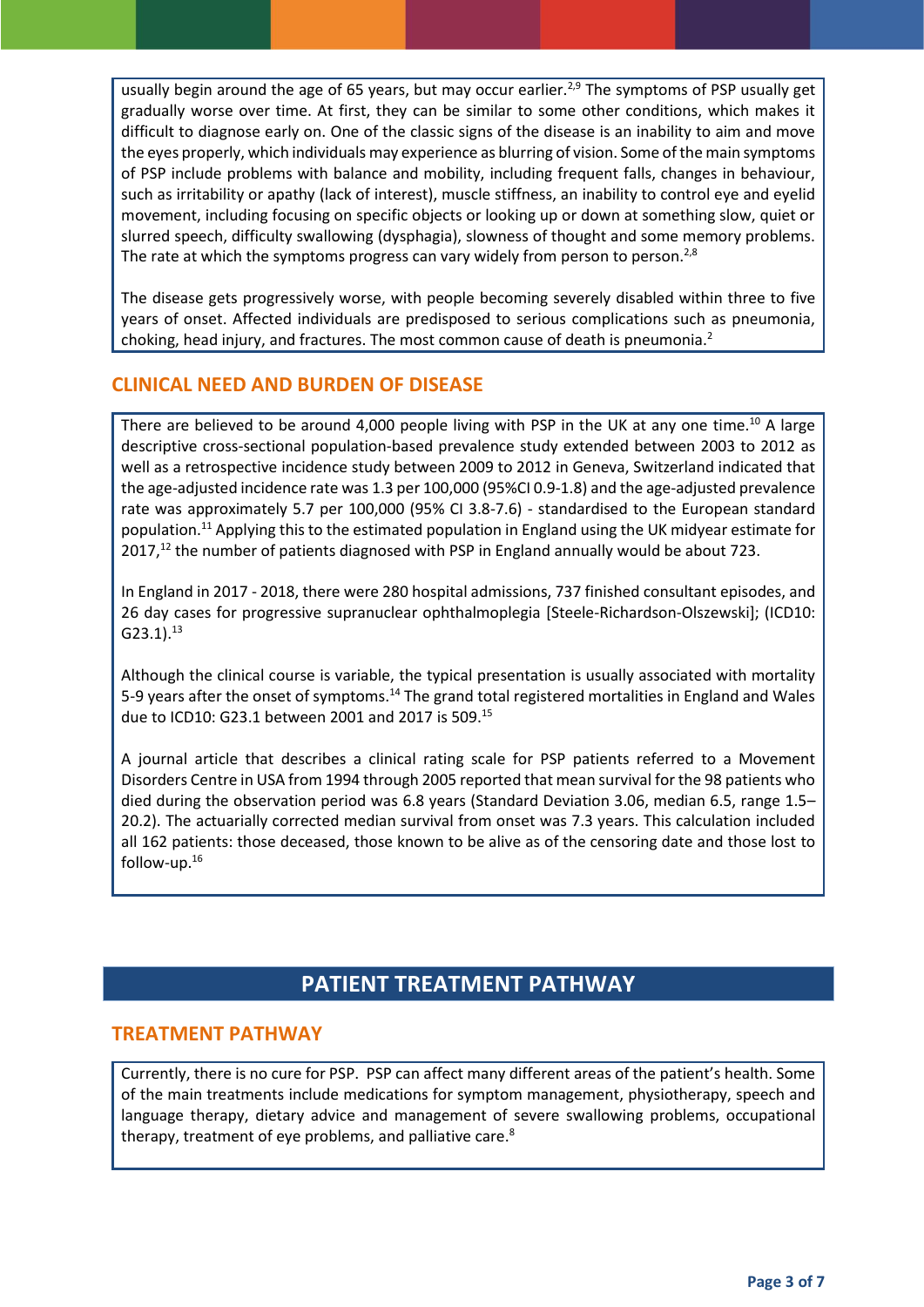A PSP patient will be cared for by a team of health and social care professionals working together. This is known as a multidisciplinary team (MDT) which may include a neurologist, a physiotherapist, a speech and language therapist, an occupational therapist, a social worker, an ophthalmologist or orthoptist, and a specialist neurology nurse.<sup>8</sup>

#### **CURRENT TREATMENT OPTIONS**

There are currently no medications that treat PSP specifically, but some people in the early stages of the condition may benefit from taking levodopa, amantadine or other medications used to treat Parkinson's disease. These medications can improve balance and stiffness for some people with PSP, although the effect is often limited and only lasts for up to a few years.<sup>8</sup>

#### **PLACE OF TECHNOLOGY**

If licensed, BIIB092 will offer disease modifying therapy option for patients with PSP.

## **CLINICAL TRIAL INFORMATION**

| <b>Trial</b>                        | PASSPORT, NCT03068468, EudraCT 2016-002554-21; BIIB092 vs placebo; phase<br>Ш                                                                                                                                                                                                                                                                                                                                                              |
|-------------------------------------|--------------------------------------------------------------------------------------------------------------------------------------------------------------------------------------------------------------------------------------------------------------------------------------------------------------------------------------------------------------------------------------------------------------------------------------------|
| <b>Sponsor</b>                      | Biogen.                                                                                                                                                                                                                                                                                                                                                                                                                                    |
| <b>Status</b>                       | Ongoing                                                                                                                                                                                                                                                                                                                                                                                                                                    |
| Source of<br><b>Information</b>     | Trial registry. $1$                                                                                                                                                                                                                                                                                                                                                                                                                        |
| <b>Location</b>                     | EU (incl UK), USA, Canada and other countries.                                                                                                                                                                                                                                                                                                                                                                                             |
| <b>Design</b>                       | Randomised, placebo-controlled, parallel assignment, double-blind.                                                                                                                                                                                                                                                                                                                                                                         |
| <b>Participants</b>                 | n= 396 (planned); aged 41-86 years; probable or possible PSP; able to ambulate<br>independently or with assistance; able to tolerate magnetic resonance imaging<br>(MRI); score greater or equal to 20 on the Mini Mental State Exam (MMSE) at<br>screening.                                                                                                                                                                               |
| <b>Schedule</b>                     | Randomised to BIIB092 50 mg/ml given by intravenous (IV) infusion once every 4<br>weeks for 48 weeks in double blind treatment period followed by BIIB092 50<br>mg/ml IV infusion once every 4 weeks starting at week 52 up to week 208.; or<br>placebo IV infusion once every 4 weeks for 48 weeks in double blind treatment<br>period followed by BIIB092 50 mg/ml IV infusion once every 4 weeks starting at<br>week 52 up to week 208. |
| Follow-up                           | Active treatment period up to 208 weeks and overall follow-up 52 weeks.                                                                                                                                                                                                                                                                                                                                                                    |
| <b>Primary</b><br><b>Outcomes</b>   | - Change from baseline in progressive supranuclear palsy rating scale (PSPRS) at<br>week 52 [ time frame: baseline, week 52 ]<br>Percentage of participants with death, serious adverse events (SAES), adverse<br>events leading to discontinuation, and grade 3 and 4 laboratory abnormalities [<br>time frame: up to 52 weeks ]                                                                                                          |
| <b>Secondary</b><br><b>Outcomes</b> | Time frame: baseline, week 52<br>- Change from baseline in movement disorder society (MDS)-sponsored revision<br>of the unified Parkinson's disease rating scale (MDS-UPDRS) Part II at week 52                                                                                                                                                                                                                                            |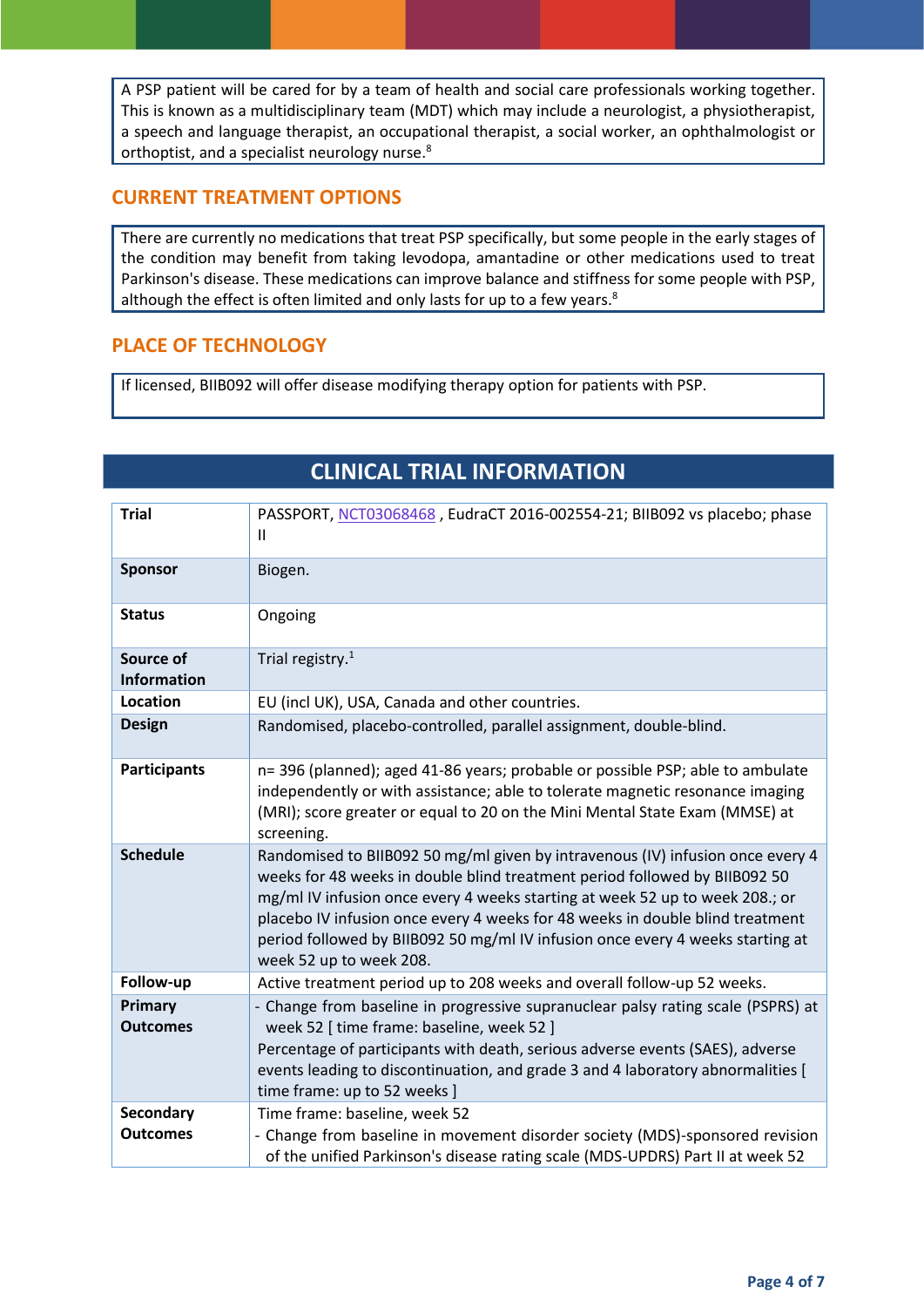|                                   | - Change from baseline in repeatable battery for the assessment of<br>neuropsychological disease severity (RBANS) scale at week 52<br>- Change from baseline in progressive supranuclear palsy quality of life scale (PSP-<br>QoL) score<br>- Change from baseline in clinical global impression of severity (CGI-S) score at<br>week 52<br>Time frame: week 52<br>- Clinical global impression of change (CGI-C) scale score<br>Time frame: baseline, week 48<br>- Change From Baseline in Schwab and England Activities of Daily Living (SEADL)<br>Scale Score at Week 48<br>- Change from baseline in phonemic fluency test score at week 48<br>- Change from baseline in letter-number sequencing test at week 48<br>- Change from baseline in color trails test at week 48<br>- Change from baseline in montreal cognitive assessment (MoCA) score at week<br>48<br>Time frame: up to week 52<br>- Number of participants with drug antibodies (anti-BIIB092) in serum<br>- Percent change from baseline of brain volumes as determined by MRI |
|-----------------------------------|-----------------------------------------------------------------------------------------------------------------------------------------------------------------------------------------------------------------------------------------------------------------------------------------------------------------------------------------------------------------------------------------------------------------------------------------------------------------------------------------------------------------------------------------------------------------------------------------------------------------------------------------------------------------------------------------------------------------------------------------------------------------------------------------------------------------------------------------------------------------------------------------------------------------------------------------------------------------------------------------------------------------------------------------------------|
| <b>Key Results</b>                |                                                                                                                                                                                                                                                                                                                                                                                                                                                                                                                                                                                                                                                                                                                                                                                                                                                                                                                                                                                                                                                     |
| <b>Adverse effects</b><br>(AEs)   |                                                                                                                                                                                                                                                                                                                                                                                                                                                                                                                                                                                                                                                                                                                                                                                                                                                                                                                                                                                                                                                     |
| <b>Expected</b><br>reporting date | Study completion date expected in March 2020                                                                                                                                                                                                                                                                                                                                                                                                                                                                                                                                                                                                                                                                                                                                                                                                                                                                                                                                                                                                        |

## **ESTIMATED COST**

The cost of BIIB092 is not yet known.

## **ADDITIONAL INFORMATION**

## **RELEVANT GUIDANCE**

#### **NICE GUIDANCE**

No relevant guidance identified.

## **NHS ENGLAND (POLICY/COMMISSIONING) GUIDANCE**

No relevant guidance identified.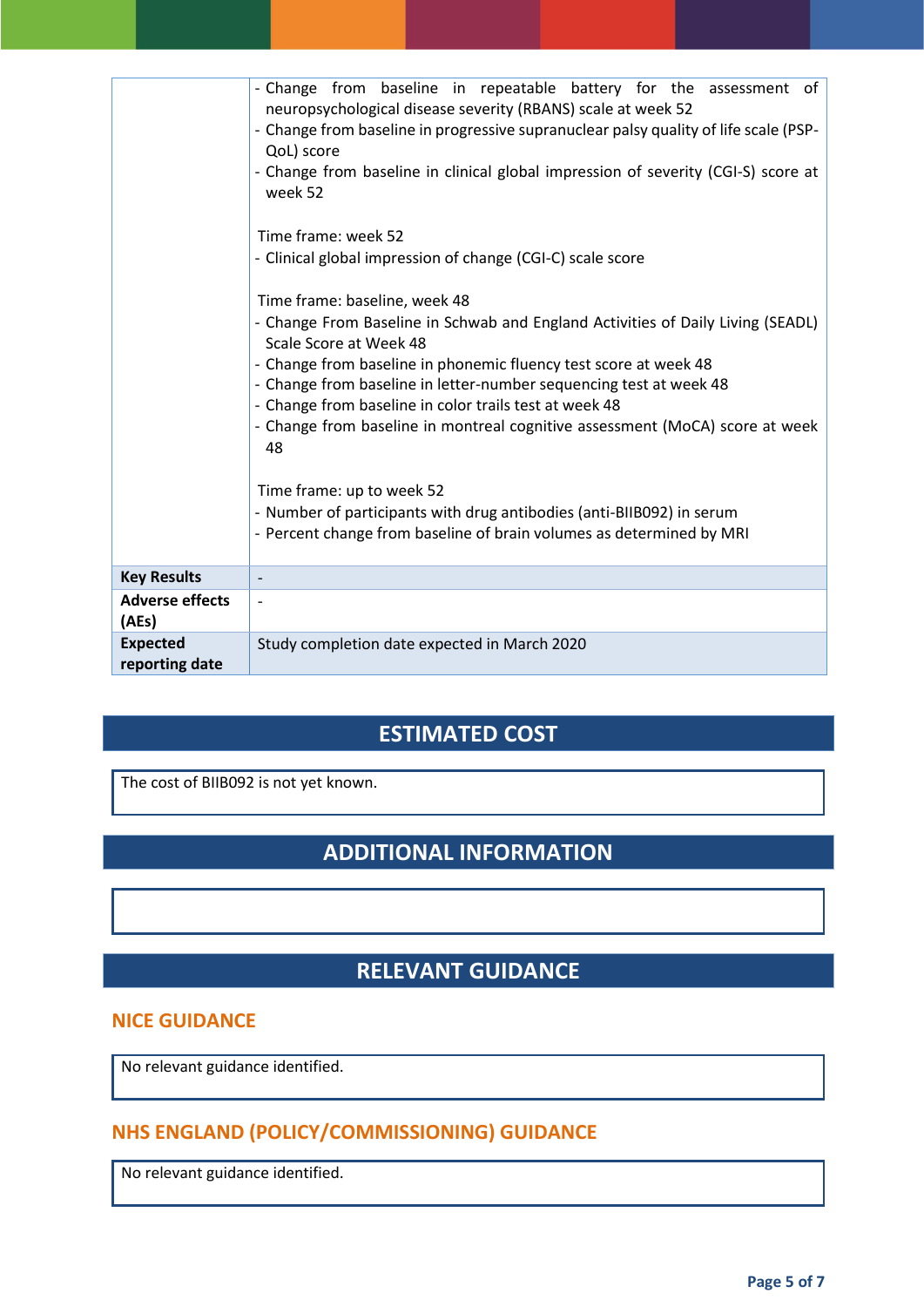### **OTHER GUIDANCE**

PSPA. Pathway of care for PSP: a guide for health and social care professionals.<sup>17</sup>

|             | <b>REFERENCES</b>                                                                                                            |
|-------------|------------------------------------------------------------------------------------------------------------------------------|
| $\mathbf 1$ | ClinicalTrials.gov. Study of BIIB092 in participants with progressive supranuclear palsy                                     |
|             | (PASSPORT). Trial ID: NCT03068468. 2017. Available from:                                                                     |
|             | https://clinicaltrials.gov/ct2/show/NCT03068468 [Accessed 11 January 2019].                                                  |
| 2           | National Institute of Neurological Disorders and Stroke. Progressive supranuclear palsy fact                                 |
|             | sheet. Available from: https://www.ninds.nih.gov/Disorders/Patient-Caregiver-                                                |
|             | Education/Fact-Sheets/Progressive-Supranuclear-Palsy-Fact-Sheet [Accessed 11 January                                         |
|             | 2019].                                                                                                                       |
| 3           | Dam T, Boxer A, Golbe LI, et al. Efficacy and Safety of BIIB092 in Patients with Progressive                                 |
|             | Supranuclear Palsy: PASSPORT Phase 2 Study Design (P6.073). Neurology. 2018;90(15                                            |
|             | Supplement):P6.073. Available from:                                                                                          |
|             | http://n.neurology.org/content/90/15 Supplement/P6.073.                                                                      |
| 4           | NHS. Progressive supranuclear palsy: treatment. 2018. Available from:                                                        |
|             | https://www.nhs.uk/conditions/progressive-supranuclear-palsy-psp/treatment/ [Accessed 11                                     |
|             | January 2019].                                                                                                               |
| 5           | Qureshi IA, Tirucherai G, Ahlijanian MK, et al. A randomized, single ascending dose study of                                 |
|             | intravenous BIIB092 in healthy participants. Alzheimers Dement (N Y). 2018;4:746-55.                                         |
|             | Available from: 10.1016/j.trci.2018.10.007.                                                                                  |
| 6           | European Medicines Agency. EU/3/15/1522. 2015. Available from:                                                               |
|             | https://www.ema.europa.eu/en/medicines/human/orphan-designations/eu3151522                                                   |
|             | [Accessed 11 January 2019].                                                                                                  |
| 7           | ClinicalTrials.gov. Phase 2 study of BIIB092 in participants with early Alzheimer's Disease                                  |
|             | (TANGO). Trial ID: NCT03352557. 2017. Status: Recruiting. Available from:                                                    |
|             | https://clinicaltrials.gov/ct2/show/NCT03352557?intr=biib092&spons=biogen&phase=12&ran<br>$k=2$ [Accessed 12 February 2019]. |
| 8           | NHS. Progressive supranuclear palsy: overview. 2018. Available from:                                                         |
|             | https://www.nhs.uk/conditions/progressive-supranuclear-palsy-psp/ [Accessed 12 February                                      |
|             | 2019].                                                                                                                       |
| 9           | Respondek G, Kurz C, Arzberger T, et al. Which ante mortem clinical features predict                                         |
|             | progressive supranuclear palsy pathology? Mov Disord. 2017 Jul;32(7):995-1005. Available                                     |
|             | from: 10.1002/mds.27034.                                                                                                     |
| 10          | PSPA. A Brief Guide to PSP. Available from: https://pspassociation.org.uk/information-and-                                   |
|             | support/what-is-psp/brief-guide-to-psp/ [Accessed 14 January 2019].                                                          |
| 11          | Fleury V, Brindel P, Nicastro N, et al. Descriptive epidemiology of parkinsonism in the Canton                               |
|             | of Geneva, Switzerland. Parkinsonism Relat Disord. 2018 Sep;54:30-9. Available from:                                         |
|             | 10.1016/j.parkreldis.2018.03.030.                                                                                            |
| 12          | Office for National Statistics. Population Estimates for UK, England and Wales, Scotland and                                 |
|             | Northern Ireland: mid-2017. Available from:                                                                                  |
|             | https://www.ons.gov.uk/peoplepopulationandcommunity/populationandmigration/populatio                                         |
|             | nestimates/datasets/populationestimatesforukenglandandwalesscotlandandnorthernireland                                        |
|             | [Downloaded 24 August 2018].                                                                                                 |
| 13          | NHS Digital. Hospital Admitted Patient Care Activity, 2017-18. Available from:                                               |
|             | https://digital.nhs.uk/data-and-information/publications/statistical/hospital-admitted-                                      |
|             | patient-care-activity/2017-18 [Downloaded 27 November 2018].                                                                 |
| 14          | Houghton DJ, Litvan I. Unraveling progressive supranuclear palsy: from the bedside back to the                               |
|             | bench. Parkinsonism Relat Disord. 2007;13 Suppl 3:S341-6. Available from: 10.1016/s1353-                                     |
|             | 8020(08)70028-2.                                                                                                             |